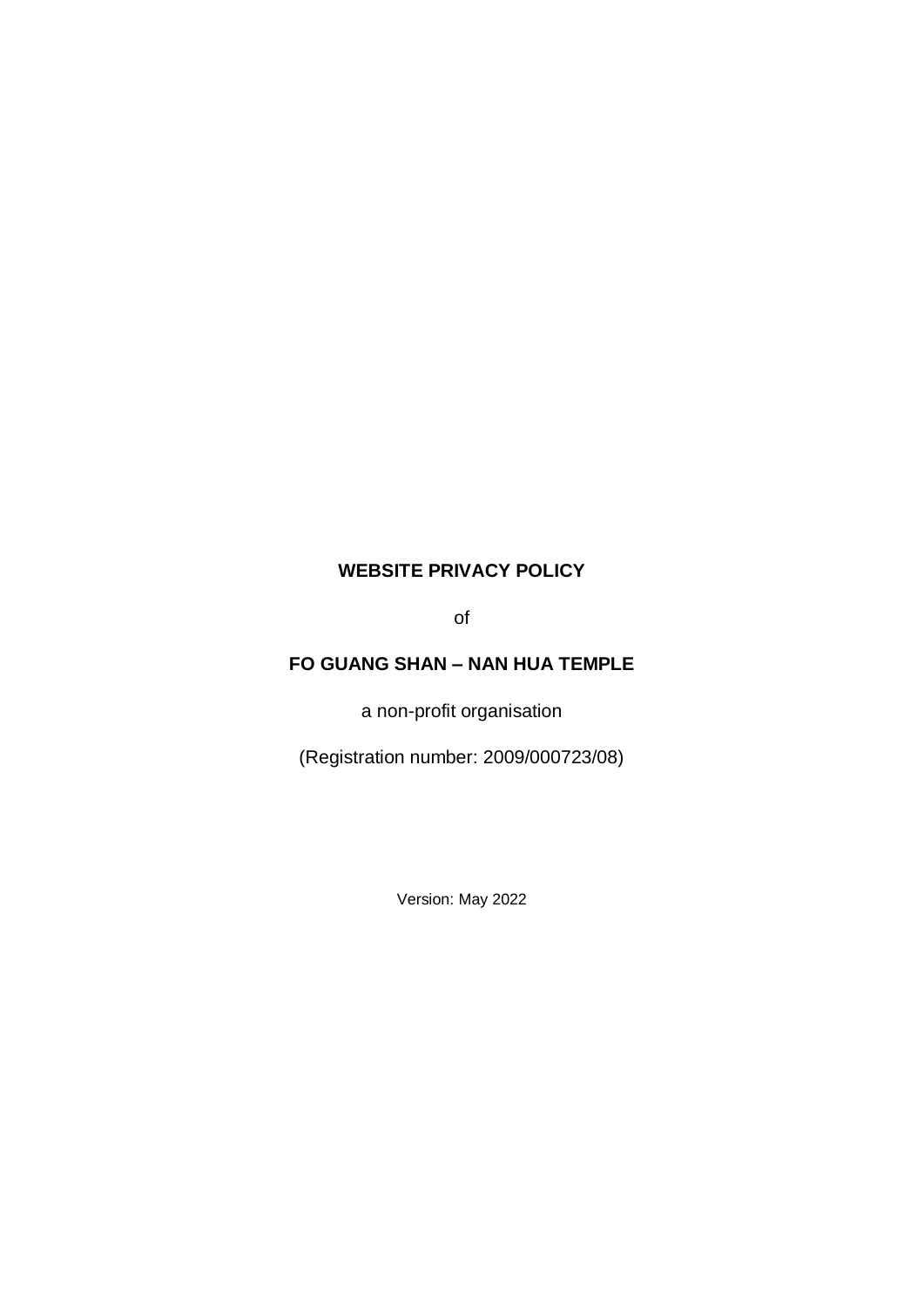This website privacy policy describes how Fo Guang Shan – Nan Hua Temple ("**Nan Hua Temple**", "**we**" or "**us**") processes personal information we collect and/or receive from you.

## 1. **INFORMATION WE COLLECT AND RECEIVE**

We collect and receive information about you in the following ways:

#### 1.1. **Information you give us**

This includes any information that you provide to us directly:

- 1.1.1. when you sign up to utilise our services;
- 1.1.2. by filling in forms on our websites, or those provided to you;
- 1.1.3. when you enter a competition, promotion or complete a survey;
- 1.1.4. by posting comments or content on our social media pages; or
- 1.1.5. when you contact us or we contact you and you provide information directly to us.

## 1.2. **What personal information we collect**

When you register to use our services, you will be required to provide us with the following information, your:

- 1.2.1. name and surname;
- 1.2.2. contact number and email address;
- 1.2.3. physical address;
- 1.2.4. identity or passport number; and
- 1.2.5. date of birth.

#### 1.3. **Information we collect or receive when you use our website or social media platforms**

We collect information when you use websites or social media platforms by using cookies, web beacons and other technologies. Depending on how you access and use websites, we may receive:

1.3.1. log information;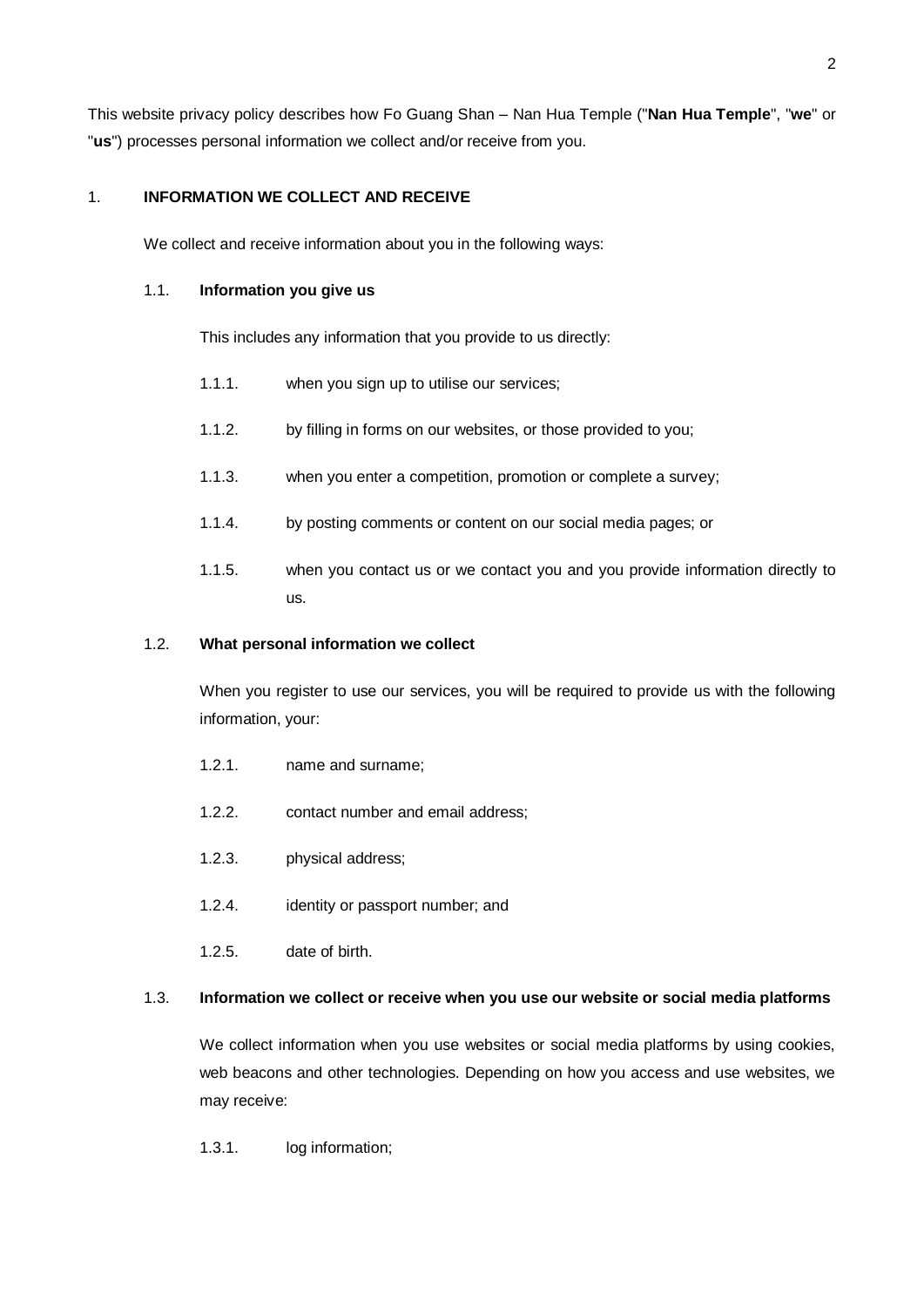- 1.3.2. information we infer about you based on your interaction with products and services;
- 1.3.3. device information (for example the type of device you're using, how you access platforms, your browser or operating system and your Internet Protocol ("**IP**") address);
- 1.3.4. location information.

#### 1.4. **Information from third-party sources**

We may receive additional information about you that is publicly or commercially available and combine that with the information we have collected or received about you in in other ways.

#### 2. **HOW WE USE THE INFORMATION WE COLLECT AND RECEIVE**

We use the information we collect and receive for the following general purposes:

- 2.1. to provide you with information, products or services you request from us;
- 2.2. in order to refer you to an appropriate third-party service provider;
- 2.3. to communicate with you;
- 2.4. to provide you with support; and
- 2.5. to provide effective advertising (for example to be provide you with news, special offers and general information about other goods, services and events which we offer, that are similar to those that you have already hired or enquired about).

#### 3. **HOW WE SHARE THE INFORMATION WE COLLECT AND RECEIVE**

- 3.1. We don't sell your personal information to third parties for their marketing purposes.
- 3.2. We may share information with:
	- 3.2.1. our affiliates, in other words, other companies in our group;
	- 3.2.2. we may disclose your personal information to a limited number of our employees and third party service providers (other than those who we refer you to), who we assist you to interact with;
	- 3.2.3. our business partners. We may share non-personally identifiable information with select business partners;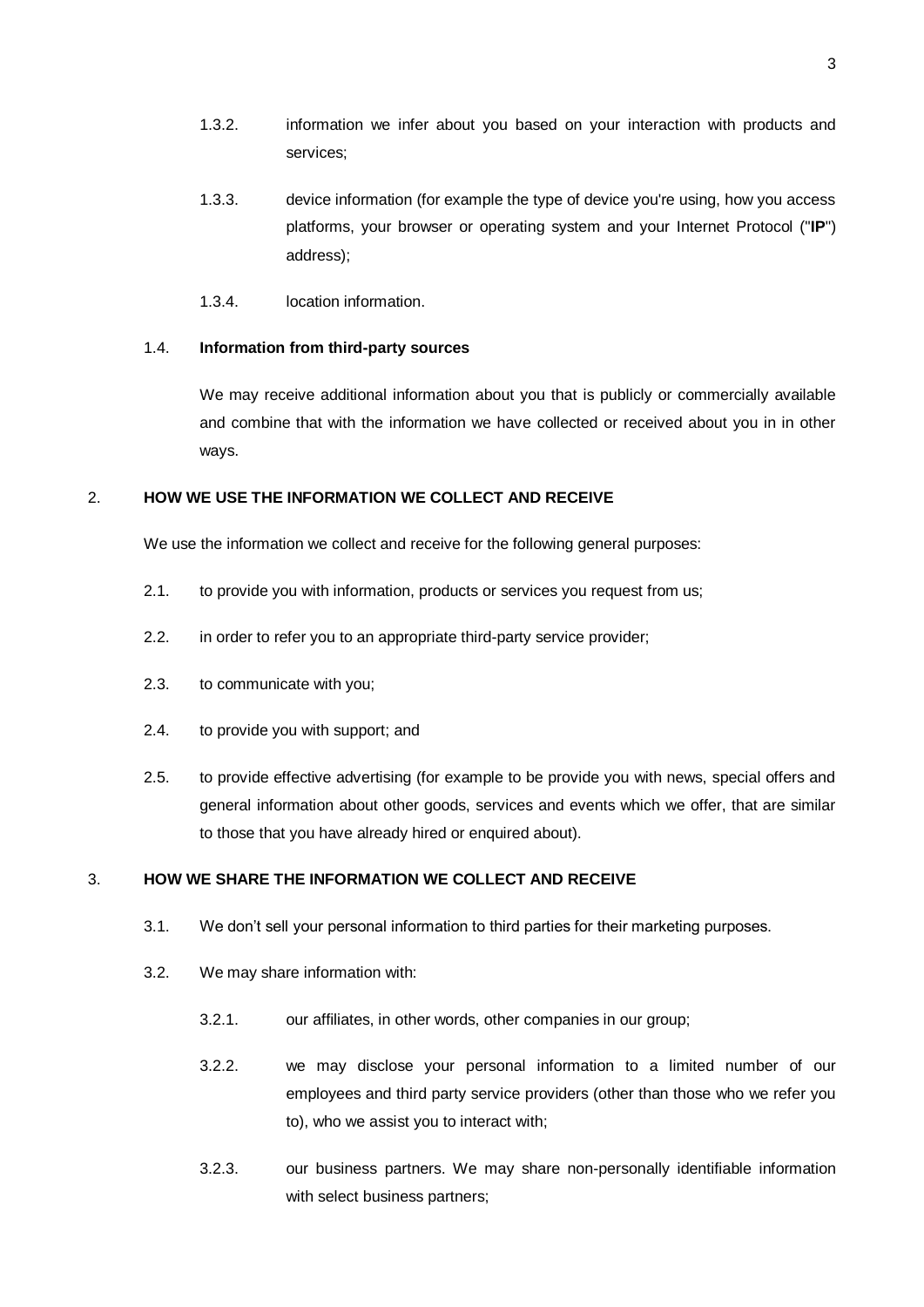- 3.2.4. other parties in response to legal process or when necessary to conduct or protect our legal rights;
- 3.2.5. companies that provide services to us. Companies that provide services to us or act on our behalf may have access to information about you. These companies are limited in their ability to use information they receive in the course of providing services to us or you; and
- 3.2.6. third-parties where you provide consent. In some cases, third-parties (often advertisers) may wish to attain information about you in order to promote their products to you, or for whatever other reason. We may share information with third-parties where you provide consent in the form of an explicit opt-in. Before we ask you to opt-in, we will endeavour to provide you with a clear description of what data would be shared with the third-party. Remember that once you have opted in to allow us to send your information to the third-party, we cannot control what they do with your data; therefore, be sure to investigate their privacy policies before providing permission for us to share your information.

## 4. **YOUR RIGHTS**

- 4.1. You have the right to ask us not to contact you for marketing purposes. You can exercise this right at any time by using any of the various "opt-out" options that we will always provide to you when we communicate with you. We won't send you marketing messages if you tell us not to but we will still need to send you service-related messages.
- 4.2. Our websites use cookies. If you wish to reject our cookies, you can configure your browser to do so.
- 4.3. We want to make sure that any data we hold about you is up to date. So, if you think your personal information is inaccurate, you can ask us to correct or remove it.

# 5. **RETENTION OF DATA**

We will retain your personal information only for as long as is necessary for the purposes set out in this privacy policy or to comply with our legal obligations, resolve disputes, and enforce our legal agreements and policies.

# 6. **OUR COMMITMENT TO SECURITY**

The security of your data is important to us. While we strive to use commercially acceptable means to protect your personal information, we cannot guarantee its absolute security. However, we do employ a number of safeguards intended to mitigate the risk of unauthorized access or disclosure of your information. We will do our best to protect your personal information and we will use up to date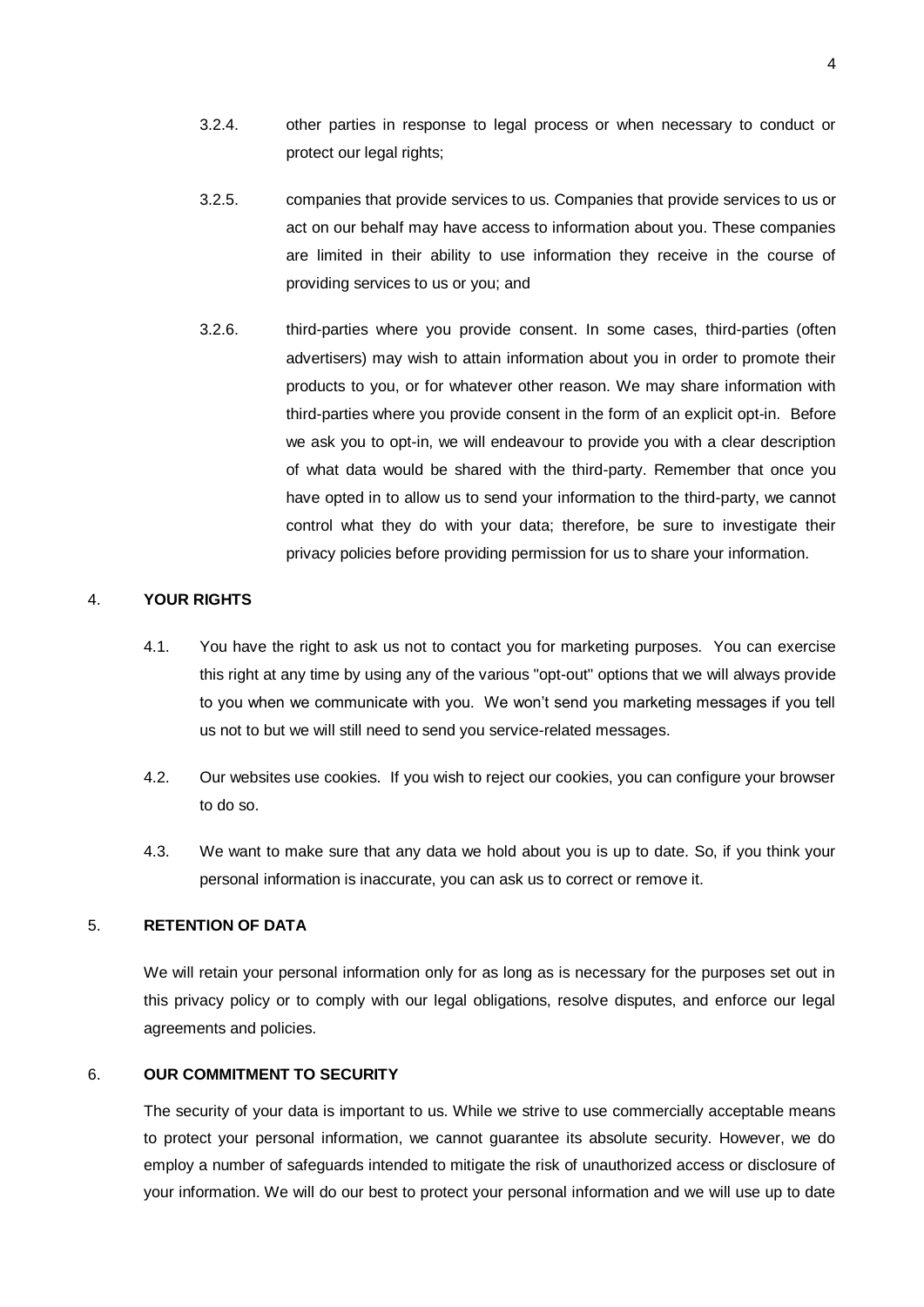technology that will help us to do this. We will at all times comply with our obligation under applicable law.

# 7. **TRANSFER OF DATA**

- 7.1. We are based in and operate from South Africa. Your information, including personal information, may be transferred to and maintained on servers located outside of your country of residence, where the data privacy laws, regulations and standards, may not be equivalent to the laws in your country of residence.
- 7.2. We might transfer your personal information to places outside of South Africa and store it there, where our suppliers might process it. If that happens, your personal information will only be transferred to and stored in country that has equivalent, or better, data protection legislation than South Africa or with a service provider which is subject to an agreement requiring it to comply with data protection requirements equivalent or better than those applicable in South Africa.
- 7.3. Your use of our website, followed by your submission of information to us, represents your consent to such transfer.
- 7.4. We will take all steps reasonably necessary to ensure that your data is treated securely and in accordance with this privacy policy.

# 8. **LINKS TO OTHER WEBSITES**

Our website or social media platforms may contain links to and from websites, mobile applications or services of third parties, advertisers or affiliates. Please note that we are not responsible for the privacy practices of such other parties and advise you to read the privacy statements of each website you visit which collects personal information.

# 9. **CHANGES TO THIS PRIVACY POLICY**

We may update this privacy policy from time to time. Any changes that we may make to our privacy policy will be posted on our website and will be effective from the date of posting.

# 10. **ACCESS TO YOUR PERSONAL INFORMATION**

- 10.1. You may at any time request:
	- 10.1.1. confirmation that we hold your personal information;
	- 10.1.2. access to your personal information;